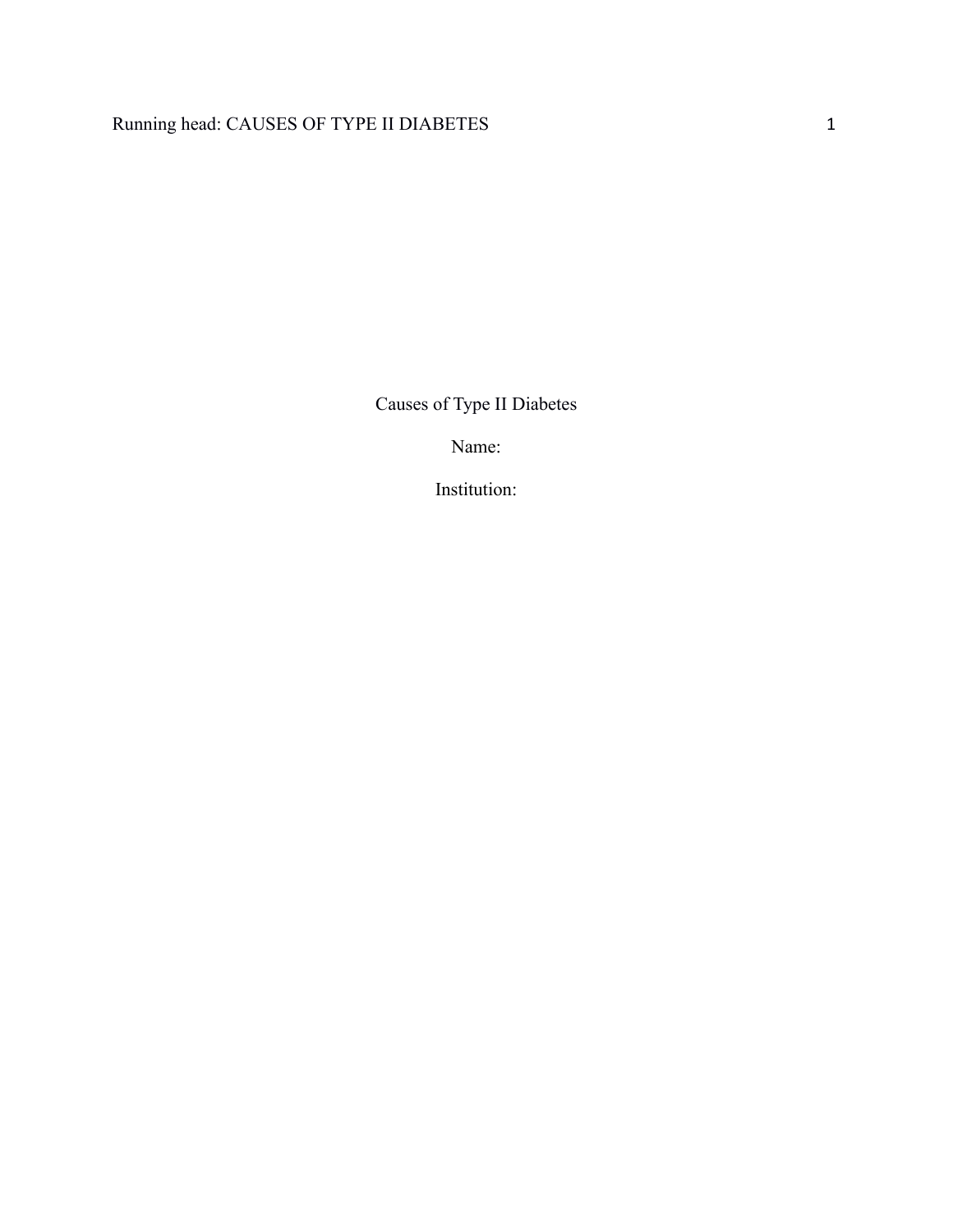#### Causes of Type II Diabetes

Diabetes is one of the most common diseases that modern people suffer from. It is a medical condition in which a person's cells cannot properly absorb blood sugar, which is an important element for their functioning, due to problems with insulin. There are two main types of diabetes. When a person suffers from the first type, his or her body does not produce insulin at all, while the second type leads to the body's inability to correctly respond to the insulin that it generates. While type 1 diabetes is usually a consequence of solely genetic factors, the causes leading to the second type are much more numerous and varied.

The first category of factors that cause the disease is those of a genetic nature. Similarly to the case with the first type of diabetes, a person has a much higher probability of getting sick if the disease has ever occurred in the medical history of his or her family. The existing studies show that in the case of identical twins, the chance that another twin will also develop type II diabetes over time is about ninety percent. If one of the parents is afflicted with the disease, the probability that the children will be sick is approximately forty percent. It is even higher if both parents have diabetes (Spero, 2016). Studies prove that, alongside numerous other illnesses, type II diabetes is substantially related to genetics. At the same time, scientists have not yet managed to determine which specific genes cause it (Leontis et al., 2017). Therefore, although certain genetic factors significantly increase the likelihood of type II diabetes, it is not the major causative agent of the disease.

While the genetic factors are objective and do not depend on a person's behavior and will, the second group of causes leading to the development of type II diabetes includes those directly related to the food a person consumes. The specificity of nutrition is one of the most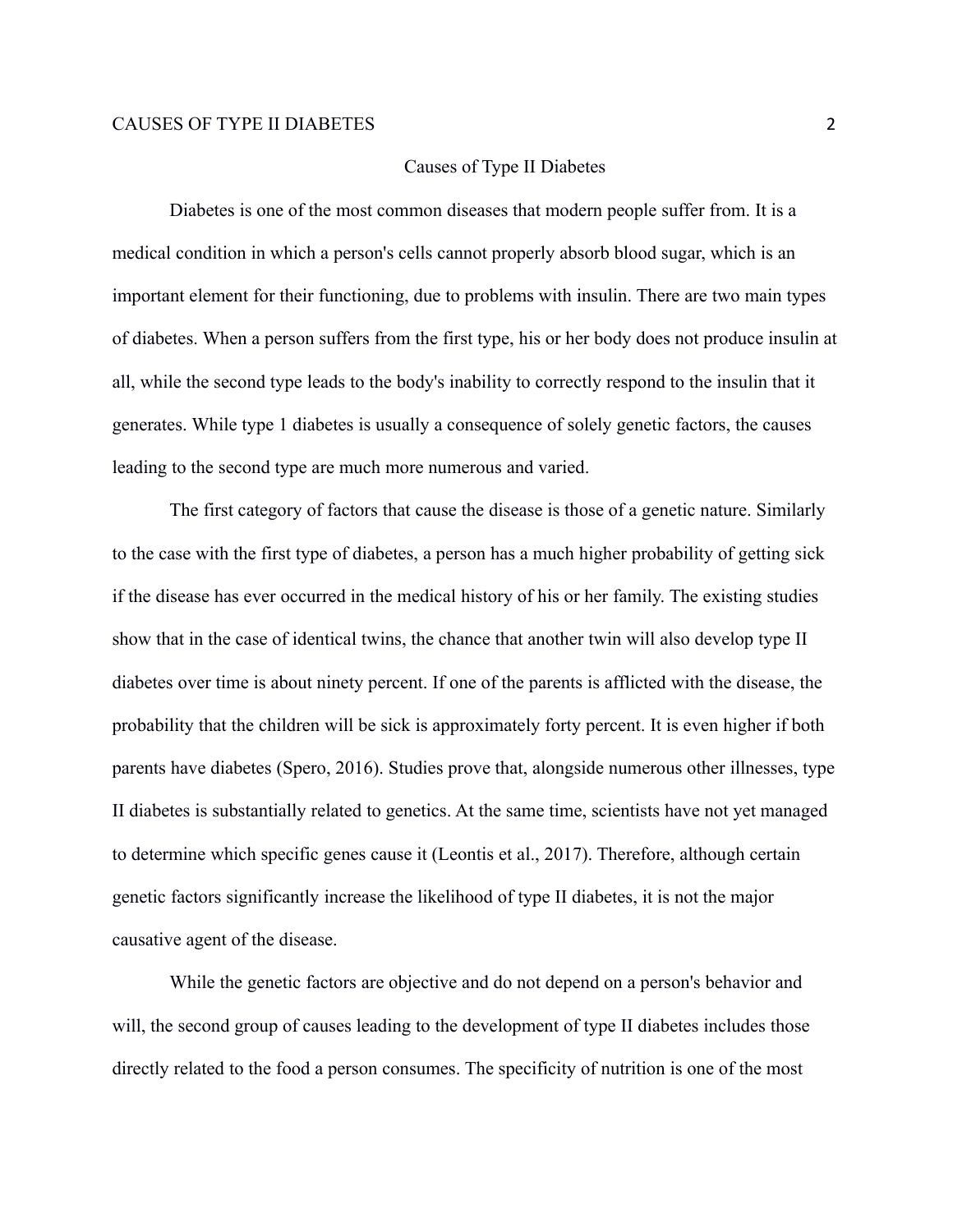common causes of the disease. The observations of scientists show that type II diabetes has begun to spread rapidly simultaneously with the development of modern agriculture (Spero, 2016). To a large extent, it has been linked to the widespread introduction of refined products containing excessive amounts of sugars and a low extent of fiber. Refined foods stimulate the lower intestine much less than conventional products, due to which a human body begins to produce less insulin. Another group of products that stimulates the development of type II diabetes is high-fat foods. The fat cells that are deposited in the human body as a result of consuming such foods produce certain chemicals leading to inflammation and, as a consequence, insulin resistance (Leontis et al., 2017). Thus, from a nutritional point of view, the main factor that increases the risk of diabetes is the consumption of low-fiber refined foods and excessively fat products.

Other factors that are directly related to the previous category are those that the lifestyle of a person causes. For example, a sedentary lifestyle is one of the main factors leading to obesity, which in turn plays a significant role in the development of type II diabetes. Moreover, exercising contributes to the growth of a person's muscular mass, which provides better processing of insulin by the body. Another element of an individual's everyday life that affects the negative dynamics of the disease is one's sleep schedule. According to existing studies, sleep deprivation leads to an increase in insulin resistance. Moreover, sleeping problems may be not only the cause of diabetes, but also one of its symptoms, which shows a correlation between these two aspects (Spero, 2016). Finally, another factor that a person encounters on a daily basis, and which puts him or her body under the direct threat of diabetes, is stress. The body of each person has a mechanism for stress responses, when various hormones begin to act. They cause a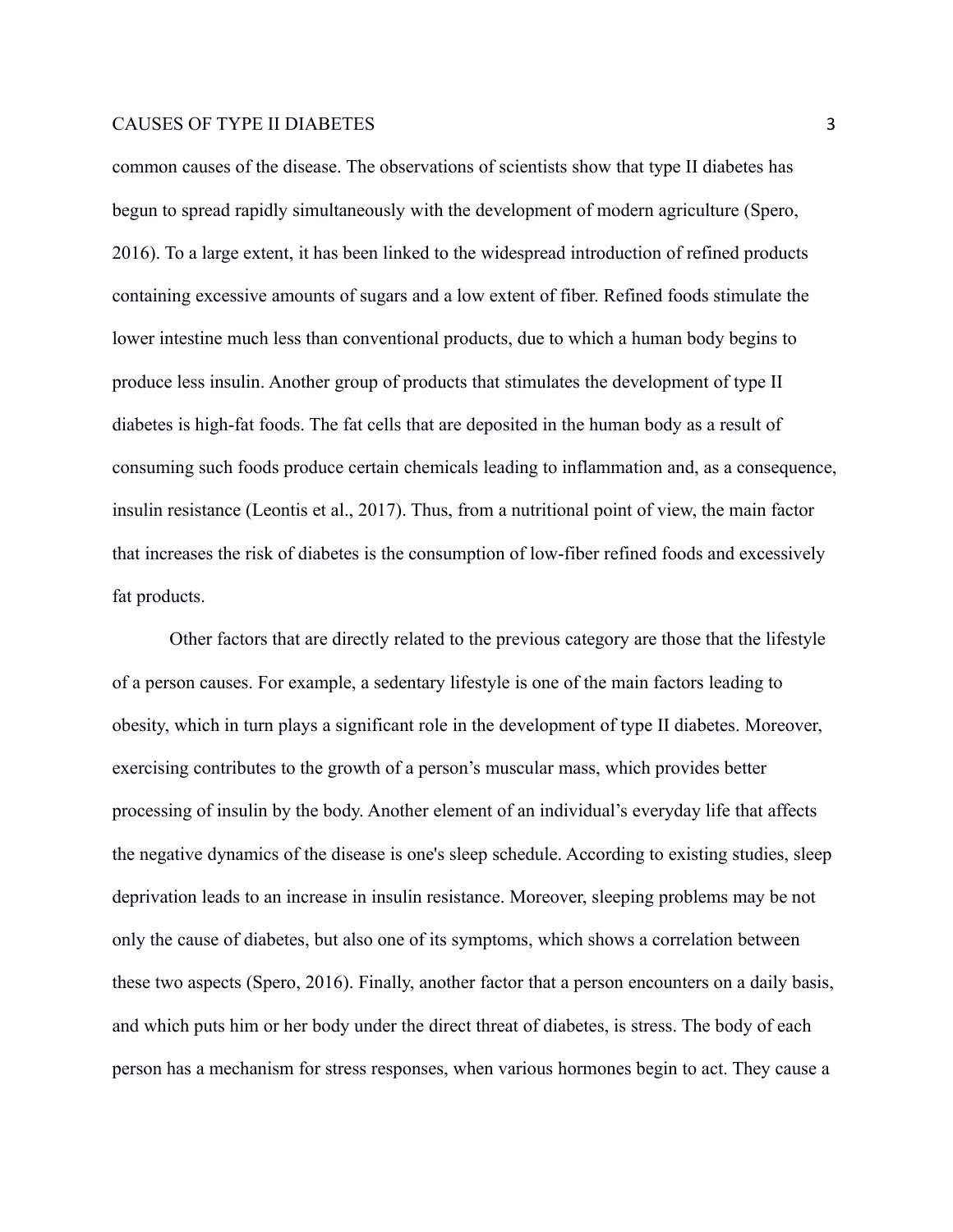number of specific reactions, such as the increasing of blood pressure, blood sugar, and insulin resistance (MNT Editorial Team, 2016). Therefore, a whole combination of elements that compose lifestyles, such as exercise, sleep, and daily stress, have a negative impact on the dynamics of the occurrence and development of diabetes.

Another category of factors that have a detrimental effect on human health and put it under the direct threat of type II diabetes are the objective phenomena that do not depend on the actions and will of the individual and which he or she cannot influence. It is possible to group these aspects into one common category of external factors. The first of them is the environmental impact. Among all the elements of external exposure, the most harmful one is chemical pollution. Certain classes of chemicals that belong to the category of persistent organic pollutants increase insulin resistance of the body. Existing studies have shown that having a high content of such chemicals in an organism is typical for most people who have type II diabetes (Spero, 2016). Another external factor that influences the development of diabetes is certain types of intestinal bacteria. Like pollutants, they enter the human body from the environment, and can both stimulate certain internal processes or be a hindrance to them. Certain types of bacteria can affect the development of diabetes either directly, by encouraging insulin resistance, or indirectly, by leading to obesity. These facts demonstrate that external factors are no less significant causes of diabetes than internal ones.

All the factors mentioned above affect the development of type II diabetes. However, it is necessary to understand that, despite their diversity, they influence the human body in a similar way. Thus, the common feature that unites all of these aspects is the fact that, in one way or another, they stimulate insulin resistance. This term refers to the situation in which the human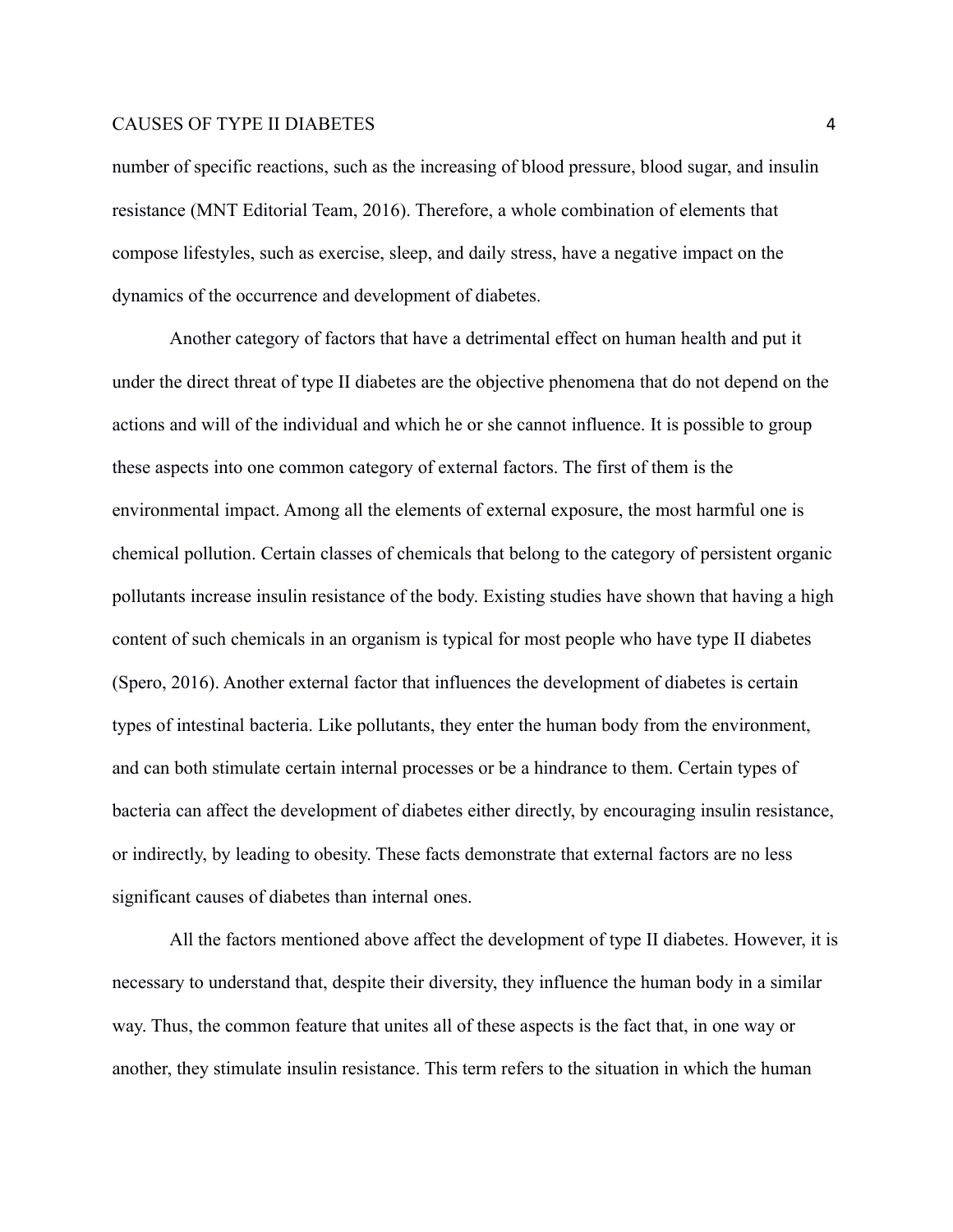body cannot use the insulin hormone properly, which means that it does not participate in the absorption of blood sugar (MNT Editorial Team, 2016). The organs of people who have type II diabetes produce insulin, but it cannot fulfill its direct function of transporting glucose to the cells of the body. Because of this, glucose accumulates in the blood of people instead of getting into the cells where it should be. Insulin resistance is the first stage through which the body passes if type II diabetes develops. Since the internal organs do not receive enough glucose, the body reacts by increasing the levels of insulin. However, the pancreas, which is the major organ producing insulin, does not contain the endless resources of this hormone; soon the stocks become exhausted, and the amount of insulin that the body produces decreases. Medicine denotes this situation with the term "insulin deficiency" (Spero, 2016). Ultimately, such a reaction of the body is a key element that leads to the development of type II diabetes.

Summing up, the factors causing type II diabetes are numerous and various. It is possible to divide them into four categories. The first of them unites genetic aspects, due to which the disease often passes from a parent to a child, and the chance of a person getting sick is much higher if one of his or her relatives has a medical history of diabetes. The second category of factors includes the person's gastronomic habits. The excessive consumption of refined foods, small amounts of fiber, and saturated fats prevent the work of the lower intestine, resulting in the decrease of insulin concentration in the human body. The third group of factors is those relating to the lifestyle of the individual. The sedentary lifestyle that leads to obesity, sleeping problems and daily stresses stimulate the body's protective responses by increasing its resistance to insulin. Finally, the fourth group of factors includes the elements of the environment affecting the human body, such as persistent organic pollutants and intestinal bacteria. All of these factors stimulate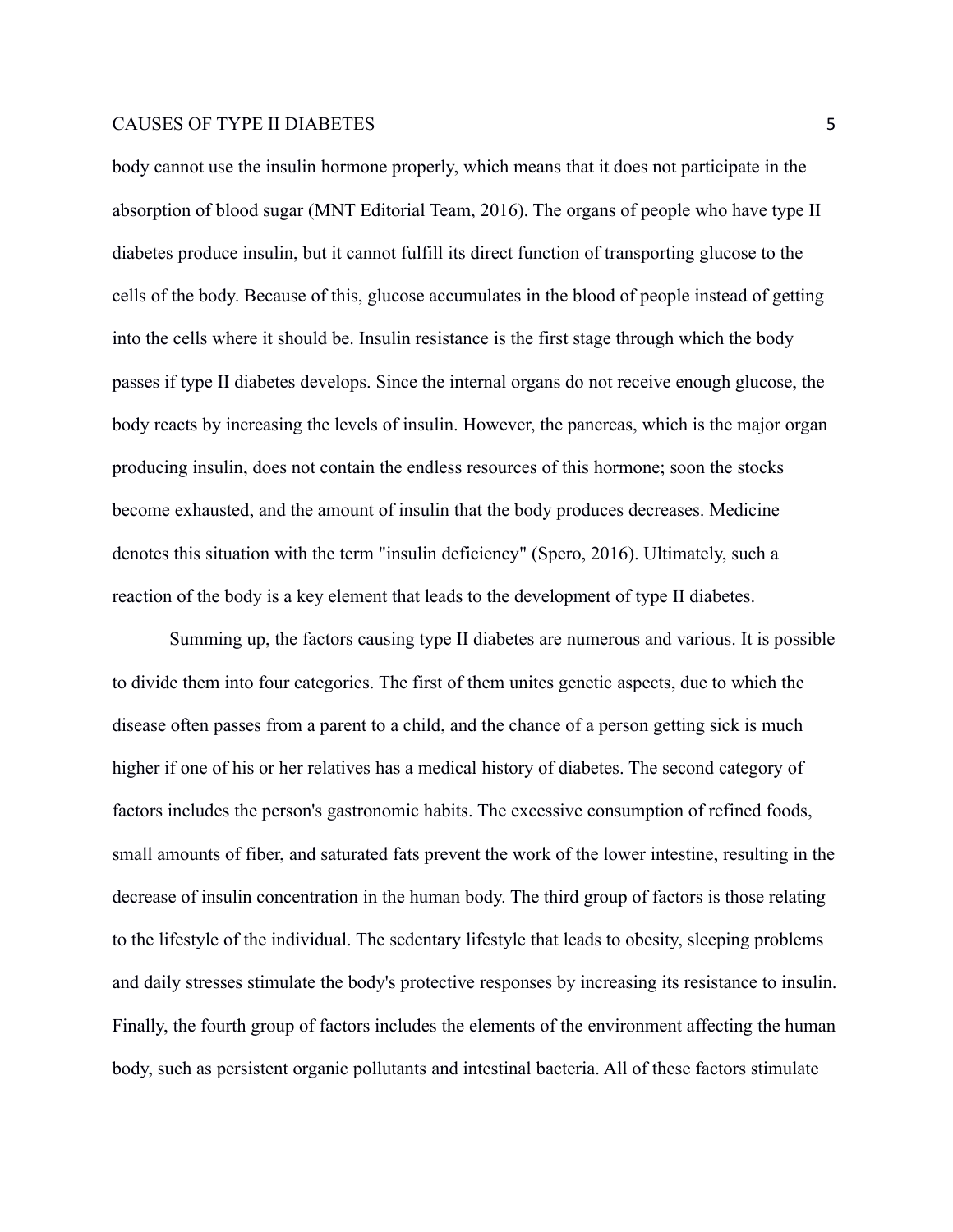the increase in insulin resistance which, over time, leads to the development of type II diabetes.